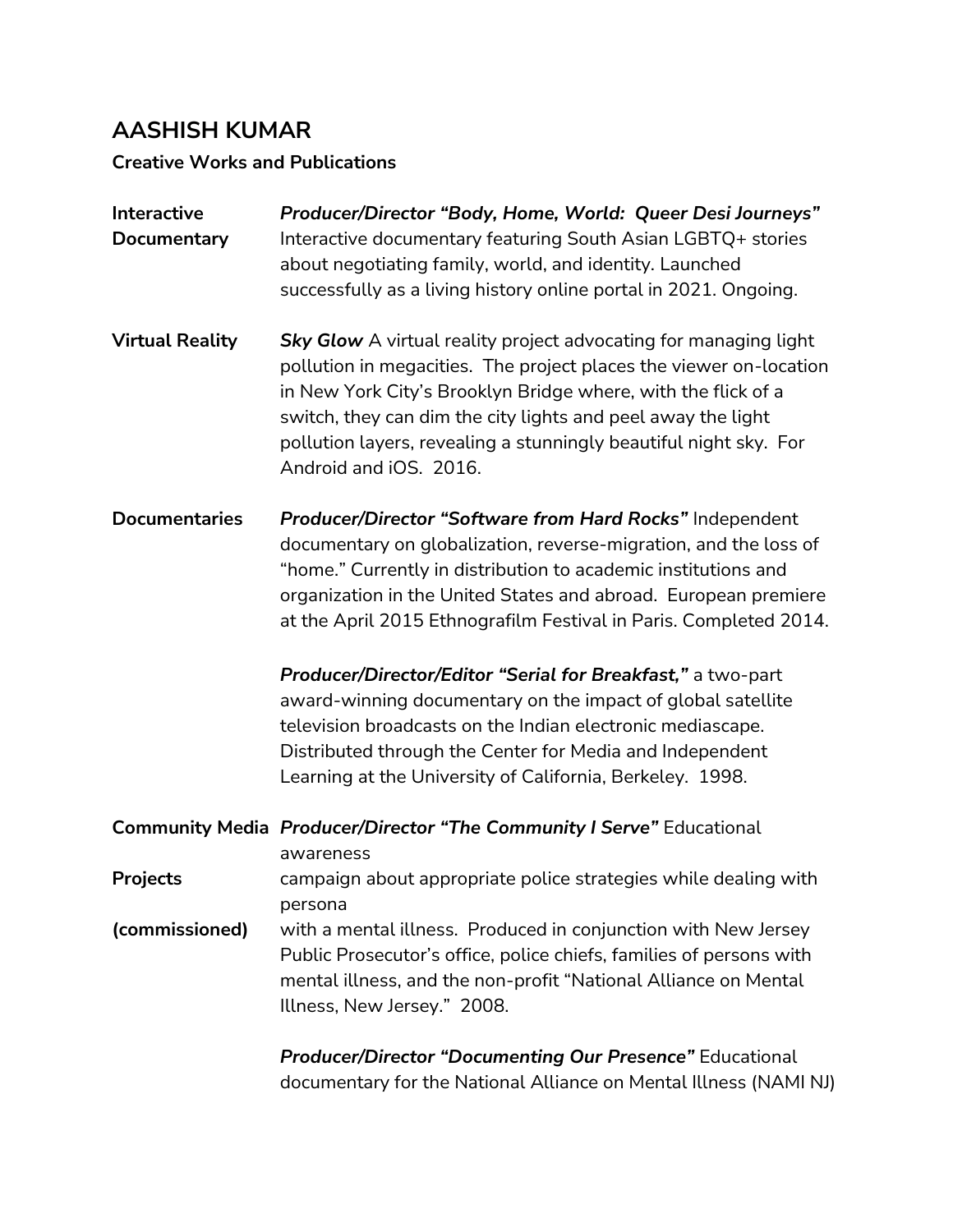on the mental illness experience of immigrants in New Jersey. 2007.

*Producer/Director/Editor "Raising Our Voices: South Asian Americans Address Hate,"* a 26-minute award-winning documentary on bias-crimes targeted at South Asian Americans. Includes testimonials from victims, advocates, and communitybased organizations across the country; also addresses post 9/11 wave of hate-crimes. Currently being distributed by SAALT (www.saalt.org) to colleges, libraries, and community-based organizations. 2002.

### **JONATHAN LIGHTFOOT**

#### **Book Chapters**

Lightfoot, J. (2021). Keeping it 100: Speaking Black Truth to White Power. In L. Taylor, (Ed.), Implications of Race and Racism in Student Evaluations of Teaching: The Hate U Give. Lexington Books, New York.

Lightfoot, J. (2009). Toward a praxis of antiracist school leadership preparation. In L. Foster & L. Tillman (Eds.), African American Perspectives on Leadership in School: Building a Culture of Empowerment. Austin, TX: UCEA.

Gourd, K. & Lightfoot, J. (2008). Miseducating for inequity: Fifty years after Brown. In M.C. Brown II & R.D. Bartee (Eds.), The Broken cisterns of African American education: Academic performance and achievement in the post-Brown era. New York: Peter Lang.

Lightfoot, J. (2008). Separate is inherently unequal: Rethinking commonly held wisdom. In A. Normore (Ed.), Leadership for social justice: Promoting equity and excellence through inquiry and reflective practice, Charlotte, NC: Information Age Publishing.

#### **Book Review**

Lightfoot, J. (2008). [Review of the book *Race, Schools, and Hope: African Americans and School Choice after Brown*]. Teachers College Record Website, [http://www.tcrecord.org/content.asp?contentid=15292.](http://www.tcrecord.org/content.asp?contentid=15292)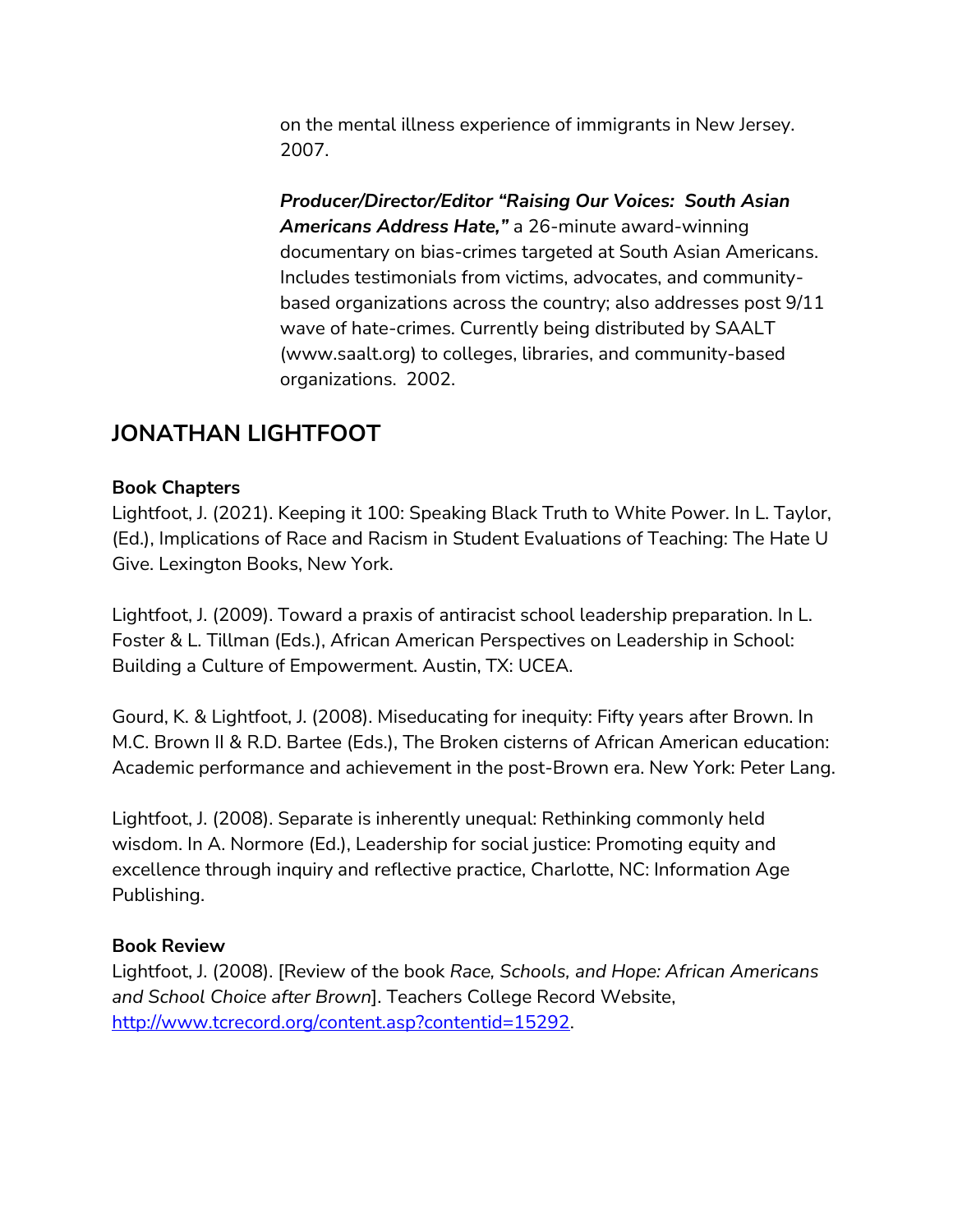#### **Journal Articles**

Lightfoot, J. (2021) "Privileging "Race" at Centers and Institutes in Higher Education: A Study of the Landscape," Race and Pedagogy Journal, University of Puget Sound, Tacoma, Washington.

Lightfoot, J. (2021). "Zero Tolerance Policies are Anti-Black: Protecting Racially Profiled Students from Educational Injustice," Northwest Journal of Teacher Education, NWJTE Special Issue, Summer 2021: Call It What It Is: Antiblackness

Lightfoot, J. & Thompson, E. (2014). "Re-Imagining School Leadership Preparation: Using Educational Leadership Research to Restore a Failing School District," Planning & Changing: An Educational and Leadership Policy Journal. Spring/Summer 2014 Special issue.

Lightfoot, J. (2010). "Classroom 'Race' talk", in Race Gender and Class, Volume 7, Number 1-2, 2010, ISSN 1084-8354<http://rgc.uno.edu/journal/journal10-16.cfm>

Lightfoot, J. (2010). "Race, class, gender, intelligence, and religion: The social politics of identity construction" in Race Gender and Class, Volume 17, Number 1-2, 2010, ISSN 1084-8354<http://rgc.uno.edu/journal/journal10-16.cfm>

International Electronic Journal for Leadership in Learning, "Separate is Inherently Unequal: Rethinking Commonly Held Wisdom", December 2006 <http://www.ucalgary.ca/iejll/>

#### **Encyclopedia Entries**

[http://www.sagepub.com/refbooksProdDesc.nav?prodId=Book226961&.](http://www.sagepub.com/refbooksProdDesc.nav?prodId=Book226961&)

Lightfoot, J. (2008). Carter G. Woodson. In The encyclopedia of the social and cultural foundations of education. Thousand Oaks, CA: Sage Publications.

Lightfoot, J. (2008). Affirmative action. In The encyclopedia of the social and cultural foundations of education. Thousand Oaks, CA: Sage

Lightfoot, J. (2008). Bussing. In The encyclopedia of the social and cultural foundations of education. Thousand Oaks, CA: Sage

Lightfoot, J. (2008). Desegregation. In The encyclopedia of the social and cultural foundations of education. Thousand Oaks, CA: Sage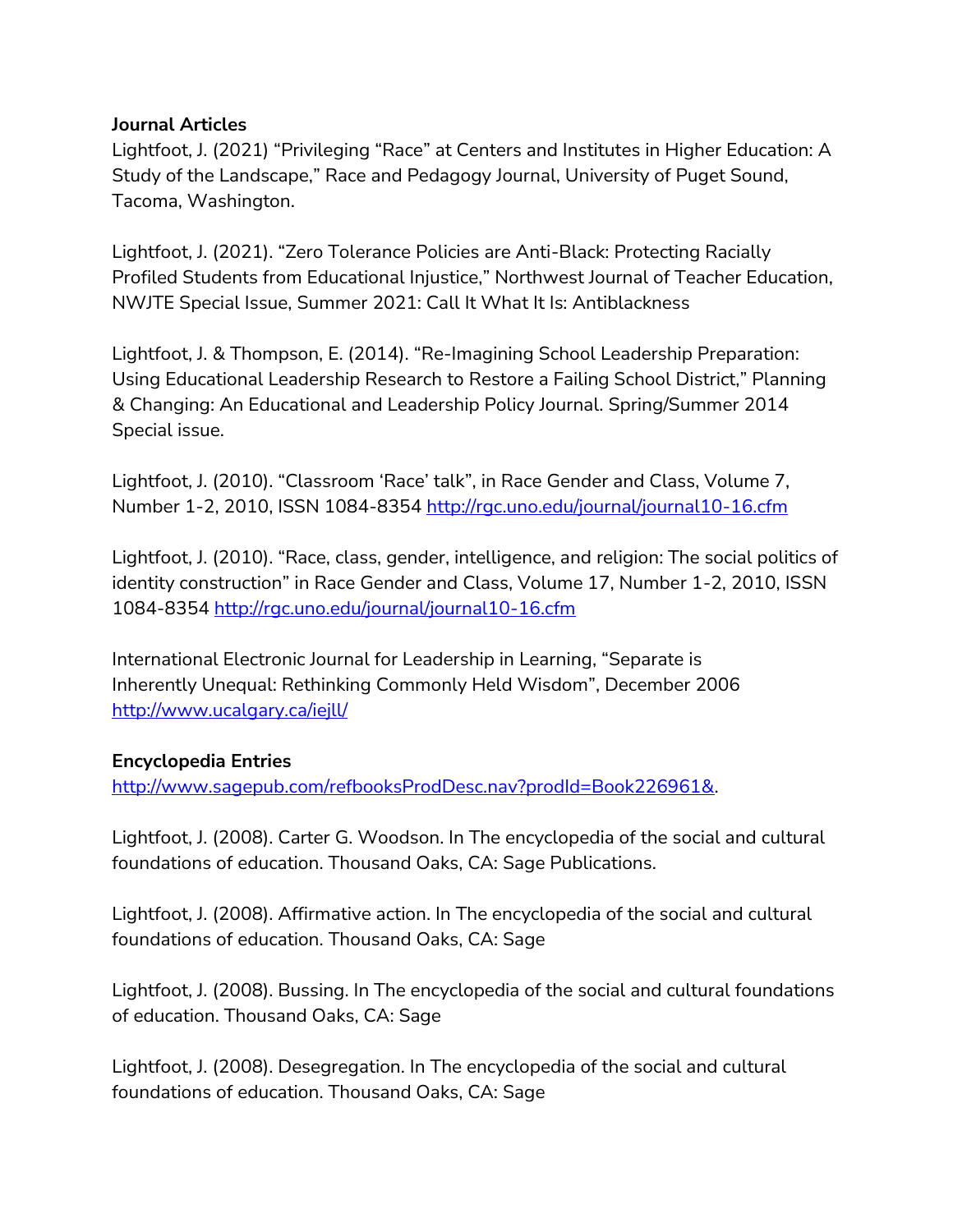Lightfoot, J. (2008). Hate crimes in schools. In The encyclopedia of the social and cultural foundations of education. Thousand Oaks, CA: Sage Publications.

Lightfoot, J. (2008). Miseducation. In The encyclopedia of the social and cultural foundations of education. Thousand Oaks, CA: Sage

Lightfoot, J. (2008). Privilege. In The encyclopedia of the social and cultural foundations of education. Thousand Oaks, CA: Sage

Lightfoot, J. (2008). White privilege. In The encyclopedia of the social and cultural foundations of education. Thousand Oaks, CA: Sage

# **VERONICA (NÉE OUMA) LIPPENCOTT**

Ouma, Veronica A., and Ezekiel Kalipeni, 2009. "Socio-Cultural Predictors of HIV/AIDS Related Health and Preventive Behaviors Among Women in Kisumu District, Kenya." In *Strong Women, Dangerous Times: Gender and HIV/AIDS in Africa* (eds.) Ezekiel Kalipeni, Karen C. Flynn, and Cynthia Pope. Nova Science Publishers.

Ouma, Veronica A., 1999. "A Spatio-Temporal Analysis of HIV/AIDS Diffusion in Kenya: 1986-1993." Kalipeni, E. and Oppong, J. eds. 1999. AIDS, Health Care Systems and Culture in Sub-Saharan Africa: Rethinking and Re-Appraisal. Special Issue of *African Rural and Urban Studies* Vol 3(2): 113-140 (1996). East Lansing: Michigan State University Press.

### **LISA MERRILL**

Lisa Merrill, "Frontstage and Backstage with Lubaina Himid: The Exhibit as Theatre," *Lubaina Himid, Tate Catalogue, London: Tate publications, 2021.*

Lisa Merrill and Theresa Saxon, "Black Theater, 1880-1900," Barbara McCaskill and Caroline Gebhard, eds., *African American Literature in Transition 1880-1900,*  Cambridge University Press *(in press 2022)*

Lisa Merrill and Theresa Saxon, "Ira Aldridge and Paul Robeson in Russia," *Revolutionary Lives of the Red and Black Atlantic,* Christian Hogsbjerg, et al, eds., Manchester University Press, Racism, Resistance, and Social Change Series, 2022.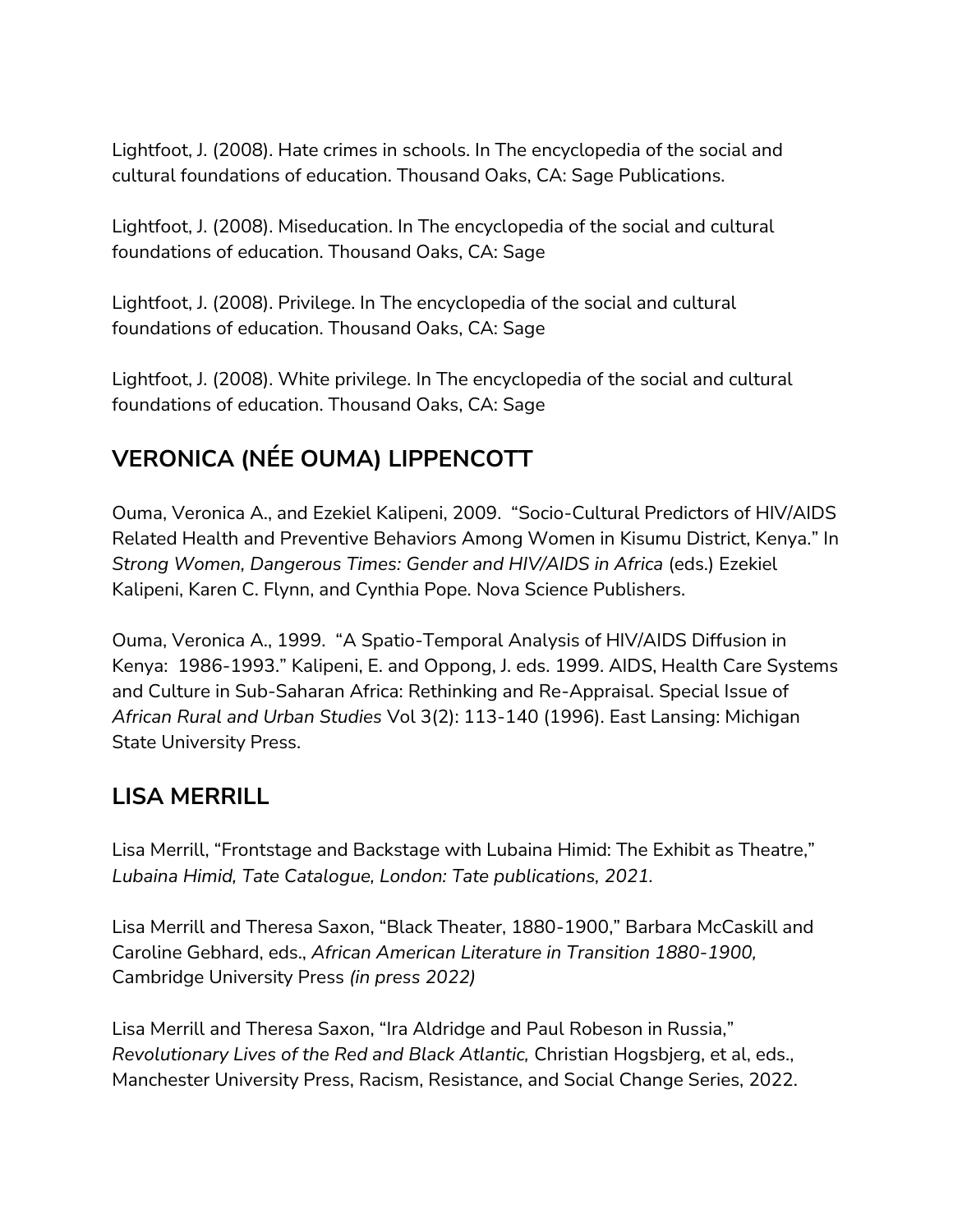Lisa Merrill, Review of Hannah-Rose *Murray's Advocates of Freedom*, in *Journal of Slavery and Abolition, Slavery and Abolition Journal, 2021.*

Merrill L. (2021) Hays, Matilda Mary. In: Scholl L. (eds) *The Palgrave Encyclopedia of Victorian Women's Writing*. Palgrave Macmillan, Cham. https://doi.org/10.1007/978- 3-030-02721-6\_276-1

Lisa Merrill, "Amalgamation, Moral Geography and Slum Tourism': Irish and African Americans Sharing Space on the Streets and Stages of Antebellum NY," in Fionnhuala Sweeney, et al, eds. *Ireland, Slavery, Anti-Slavery and Empire 1st Edition (Hardback) –* Routledge, 2018.

Lisa Merrill and Theresa Saxon, "Replaying the Octoroon," *Theatre Journal,* vol. 69, no. 2, (June 2017): 127-152.

Lisa Merrill, "Amalgamation, Moral Geography and Slum Tourism': Irish and African Americans Sharing Space on the Streets and Stages of Antebellum NY," *Slavery and Abolition Journal,* vol. 37, no.3 (2016): 638-660.

Lisa Merrill, "Most Fitting Companions: Making Mixed Race Bodies Visible in Antebellum Public Spaces," *Theatre Survey: Special Issue on Racial Hybridity*, vol. 56, no 2 (May 2015): 138-165.

Lisa Merrill. "Soundscapes of Power: Attending to Orality, Communicating Class and Hearing Humor," *Cultural Struggles: Dwight Conquergood: Performance, Ethnography, Praxis*, ed. E. Patrick Johnson, University of Michigan Press, 2013.

Lisa Merrill. "Exhibiting Race 'Under the World's Huge Glass Case': William and Ellen Craft and William Wells Brown at the Great Exhibition in the Crystal Palace, London, 1851," *Slavery and Abolition: A Journal of Slave and Post Slave Studies,* vol. 33, number 2 (June 2012): 321-336. Routledge.

Lisa Merrill. "'May She Read Liberty in your Eyes?': Beecher, Boucicault and the Representation and Display of Antebellum Women's Racially Indeterminate Bodies," *Journal of Dramatic Theory and Criticism*, Vol. 26, number 2 (Spring 2012): 127-144.

Lisa Merrill, "Reading Charlotte Cushman's Body," *Great Shakespeareans, Vol VII: Jameson, Clarke, Kemble and Cushman*, ed., Gail Marshall, London, England: Continuum, 2011 (20,000 wd chapter), pp133-179, notes pp 189-194.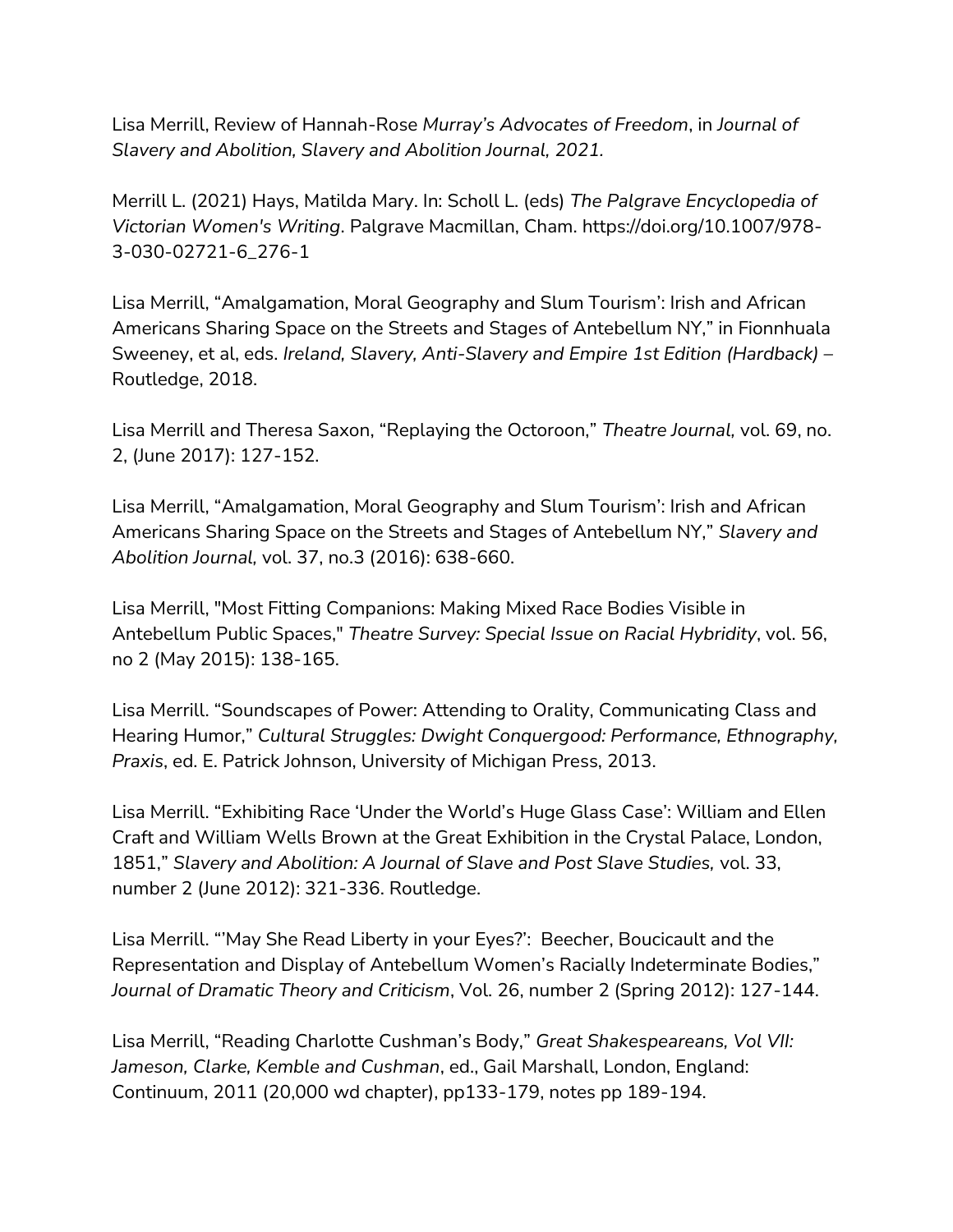Lisa Merrill, et. al "Looking Back to Look Forward: Assessing Future Directions in American Theatre Studies*," Journal of American Drama and Theatre*, 19:2 (Spring 2007): 9-36

Lisa Merrill. "Performing History: A Politics of Location," and editor, Performance History Section, *The Sage Handbook of Performance Studies*, Eds. D. Soyini Madison and Judith Hamera. Thousand Oakes, Ca., and London, Sage Publications, 2006.

Lisa Merrill. "Old Maids, Jolly Bachelors and Aesthetes: Constructing an Expatriate (American) Women's Community in Nineteenth-Century Italy," *Women's Writing,* 2004. Oxford, United Kingdom, Triangle Journals, Ltd.,

Lisa Merrill. "Acting Like a Man: National Identity, Homoerotics, and Shakespearean Criticism in the Nineteenth-Century American Press." *Victorian Shakespeare: Theatre, Drama, Performance,* Eds. Adrian Poole and Gail Marshall, London, England: Palgrave Macmillan, 2003.

Lisa Merrill. "Old Maids, Jolly Bachelors and Aesthetes: Constructing an Expatriate Women's Community in Nineteenth-Century Italy," *Women's Writing,* 2004. Oxford, United Kingdom, Triangle Journals, Ltd.,

Lisa Merrill. "Appealing to the Passions: Homoerotic Desire and Nineteenth-Century Theater Criticism." *Staging Desire: Queer Readings of Leading Playwrights, Critics, and Designers in American Theater History*. Ed. Robert Schanke and Kim Marra. Ann Arbor: University of Michigan Press, 2002.

Merrill, Lisa. "Monsters and Heroines: Caryl Churchill's Women and the Conditions of the Material World." *Modern Dramatists: A Casebook of the Major British and American Playwrights.* Ed. Kimball King. New York: Garland Press, 2001*.* (Originally published in *Caryl Churchill, Critical Essays*. Ed. Phyllis Randall. New York: Garland Press, 1989.)

## **CHRISTOPHER NEIDT**

Anacker, Katrin**,** Christopher Niedt, and Chang Kwon. 2017. "Analyzing Segregation in Mature and Developing Suburbs in the United States." Journal of Urban Affairs 39 (6): 819-32.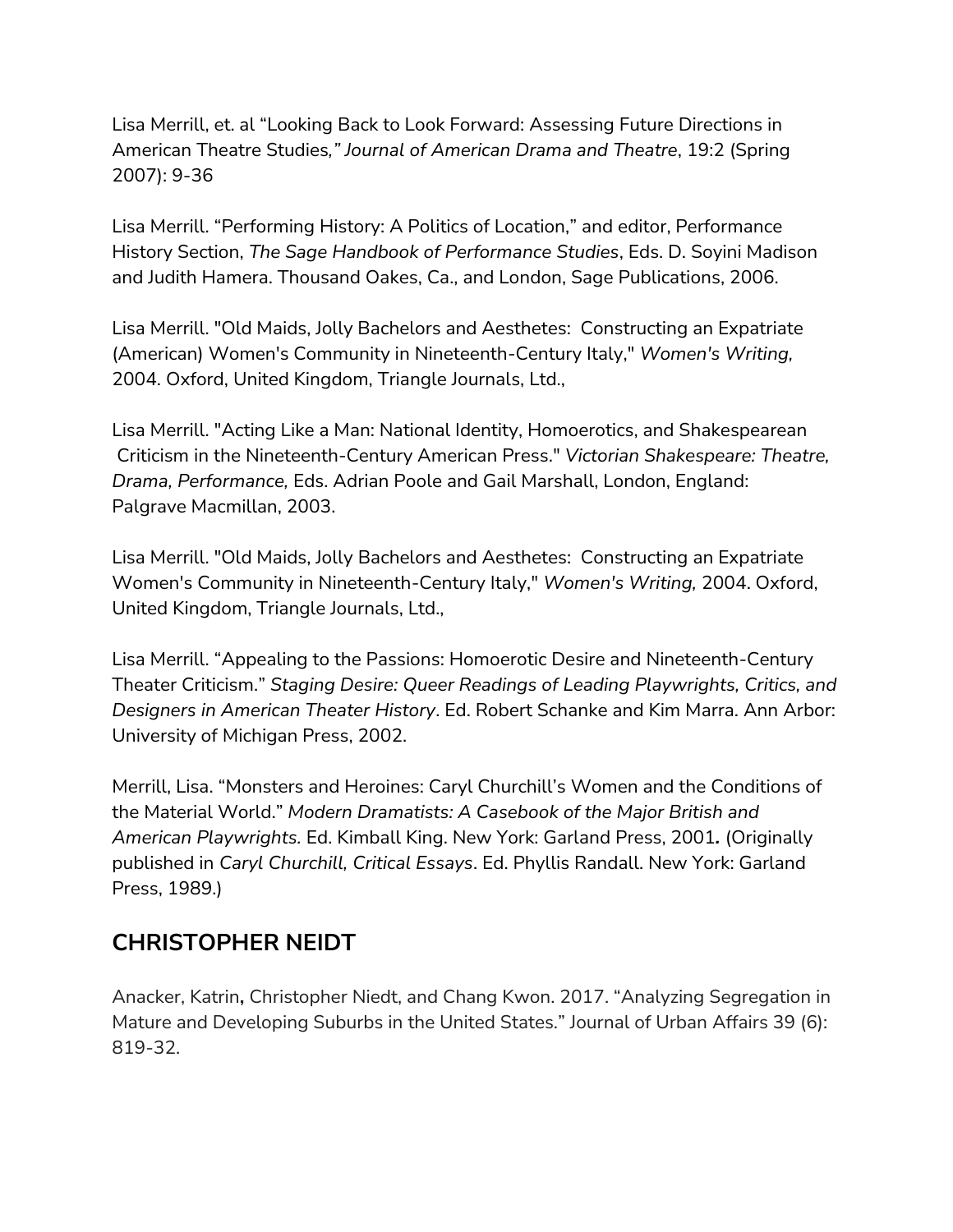Niedt, Christopher and Brett Christophers. 2016. "Value at Risk in the Suburbs: Eminent Domain, Mortgage Acquisition, and the Foreclosure Crisis." International Journal of Urban and Regional Research. 40: 1094-1111.

Niedt, Christopher. 2014. "Politics in the Diversifying Suburbs." In Atlas of the 2012 Election, ed. Clark Archer, et al.., 120-126.

Niedt, Christopher. 2013. "Legal Geographies – The Politics of Eminent Domain: From False Choices to Community Benefits." Urban Geography 43 (8): 1047-1069.

Niedt, Christopher, ed. 2013. Social Justice in Diverse Suburbs: History, Politics, and Prospects. Philadelphia: Temple University Press.

Lassiter, Matthew and Christopher Niedt. 2013. Special issue on Suburban Diversity in Post-War America. Journal of Urban History 39 (1).

Niedt, Christopher and Marc Silver, eds. 2011. Forging a New Housing Policy: Opportunity in the Wake of Crisis. Hempstead, N.Y.: National Center for Suburban Studies.

Niedt, Christopher. 2011. "Comment on Carpenter and Ross (2009): Eminent Domain and Equity." Urban Studies 48 (16): 3613 - 3619.

## **TOMEKA ROBINSON**

Robinson, T.M. & Jo'el, B. (in press). Let's talk about authenticity: Promoting conversations about identity within communication classrooms, *Journal of the Speech and Theatre Association of Missouri.*

DeTora, L. & Robinson, T.M. (in press). Material Embodiment, Physical Insult, and Mental Health Rhetoric: Culture-centered Articulations. In C. Mollloy & L. Meloncon (Eds.), *Mental Health Rhetoric Research: Toward Strategic Interventions.*

Ramasubramanian, S. & Robinson, T.M. (in press). Health & Intercultural Communication. *Encyclopedia of Health Humanities.*

Robinson, T.M. & Spieldenner, A. (in press). Culture, Race, & Ethnicity. *International Encyclopedia of Health Communication.*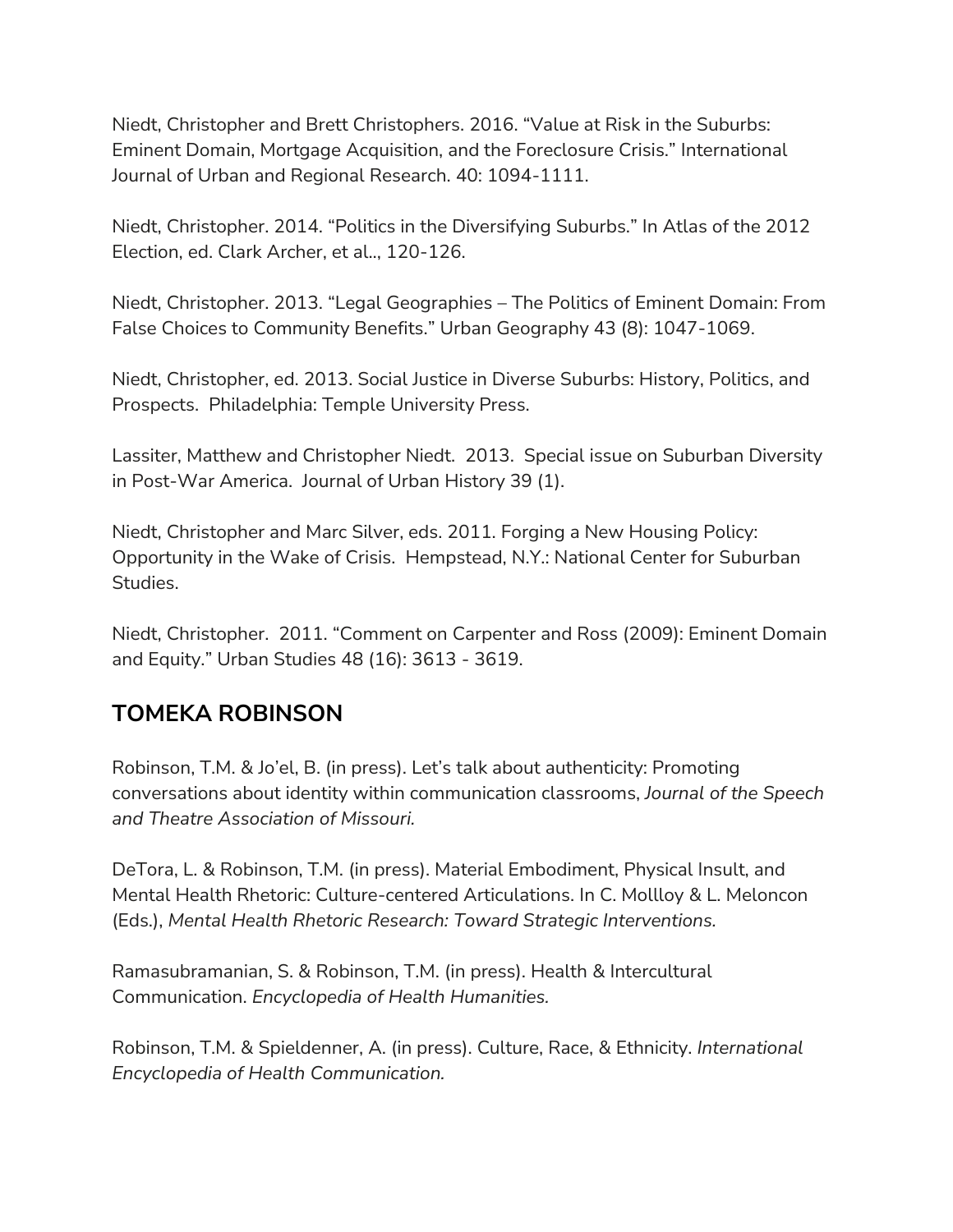Robinson, T.M. & Booker, J. (2021). Finding space and place within the ivory tower: Conversations on intersectionality, voice, and silence. In D. Strasser's (Eds.). *Teaching while\_\_\_\_: Critical perspectives on intersectional pedagogy* (pp. 15-29)*,* Lexington Publishing.

# **BENITA SAMPEDRO VISCAYA**

Sampedro Vizcaya, Benita. "Traducindo as loitas das mulleres. *A nosa negra* de Harriet E. Wilson." *Mazarelos: Revista de Historia e Cultura* 5 (June-October 2021): 60-65.

Sampedro Vizcaya, Benita. "Inscribing islands. From Cuba to Fernando Poo and back." *Transatlantic Studies: Latin America, Iberia, and Africa*. Eds. Cecilia Enjuto-Rangel, Sebastiaan Faber, Pedro García-Caro and Robert P. Newcomb*.* Liverpool: Liverpool University Press, 2019: 99-113

Sampedro Vizcaya, Benita. "The colonial politics of meteorology. The West African expedition of the Urquiola sisters." *Unsettling colonialism: Transoceanic perspectives on gender and race in the nineteenth-century Hispanic world*. Eds. Michelle Murray and Akiko Tsuchiya. Albany: SUNY Press, 2019: 19-53

Sampedro Vizcaya, Benita. "Transiting Western Sahara." *Journal of Spanish Cultural Studies* 20.1-20.2 (May 2019): 17-38 Sampedro Vizcaya, Benita. "Health, raciality and modernity in colonial Equatorial Guinea." *Post/colonialism and the pursuit of freedom in the black Atlantic*. Ed. Jerome Branche. New York: Routledge, 2018: 51-74

Sampedro Vizcaya, Benita. "*Ekomo*'s Interventions." *African immigrants and contemporary Spanish texts. Crossing the Straits*. Eds. Debra Faszer-McMahon and Victoria Ketz. New York: Routledge, 2015: 177-192

Sampedro Vizcaya, Benita. "Routes to Ruin." *Revista de Lengua y Literatura* 7.2 (November 2012): [https://lljournal.commons.gc.cuny.edu/2012-2-sampedro-texto/](https://nam04.safelinks.protection.outlook.com/?url=https%3A%2F%2Flljournal.commons.gc.cuny.edu%2F2012-2-sampedro-texto%2F&data=04%7C01%7CRaceCultureSocialJustice%40hofstra.edu%7C39aa815aa77a4585606808d9a165822e%7Ce32fc43d7c6246d9b49fcd53ba8d9424%7C0%7C0%7C637718279606498134%7CUnknown%7CTWFpbGZsb3d8eyJWIjoiMC4wLjAwMDAiLCJQIjoiV2luMzIiLCJBTiI6Ik1haWwiLCJXVCI6Mn0%3D%7C1000&sdata=0QevNV3WOHb2%2B%2B09WViB0j0wazDjEZ1U7JLiKZsyeng%3D&reserved=0)

Sampedro Vizcaya, Benita. "Engaging the Atlantic: New routes, new responsibilities." *Bulletin of Hispanic Studies* 89.8 (December 2012): 905-922

Sampedro Vizcaya, Benita. "Rethinking the archive and the colonial library: Equatorial Guinea." *Journal of Spanish Cultural Studies* 9.3 (November 2008): 341-363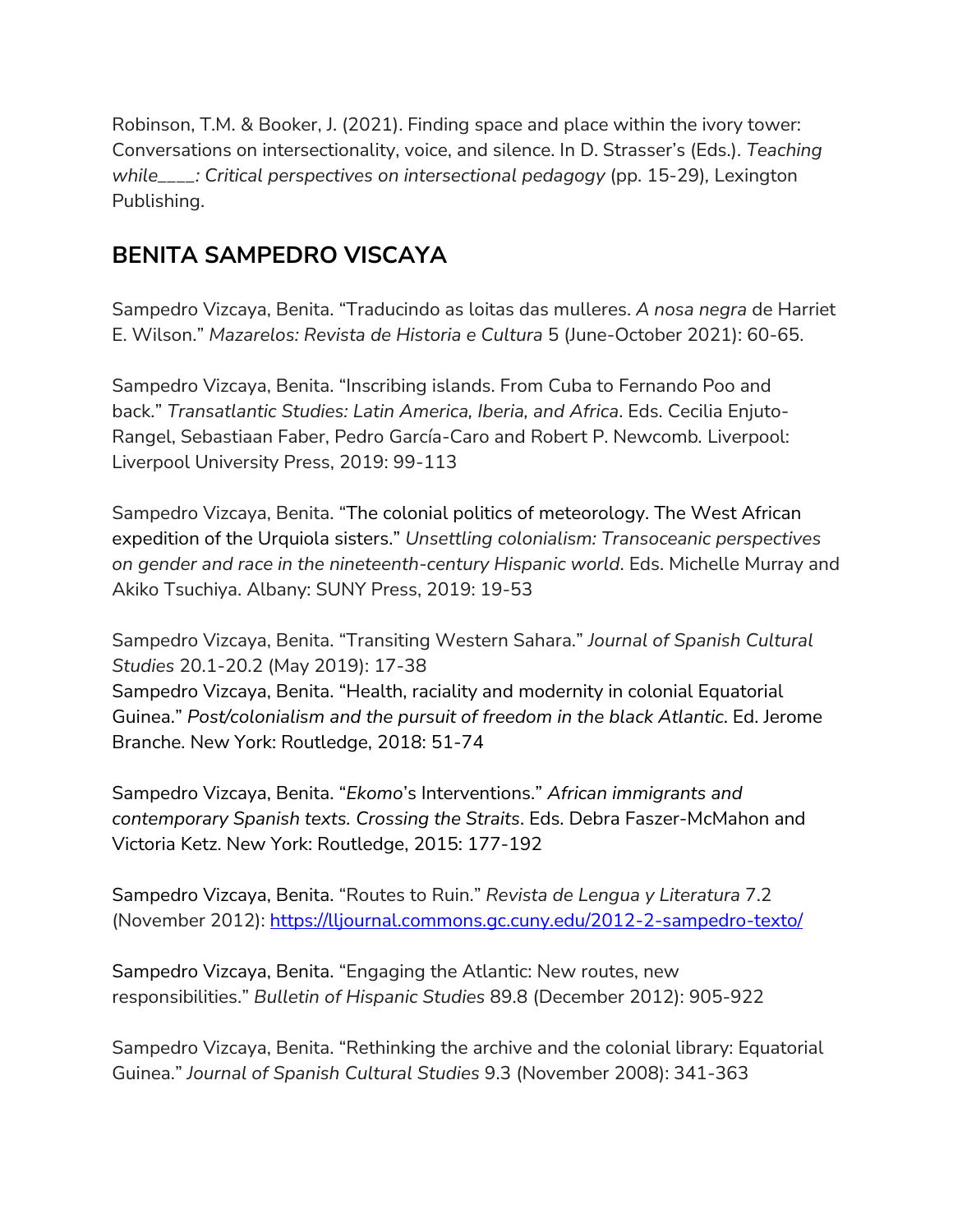### **AISHA WILSON-CARTER**

Productive Disruptions: *The Struggle Towards Equity in Writing Center Work|* Coauthored—**Vol. 18, No. 3 (2021),** Praxis: A Writing Center Journal. 18.3 [Thier](https://nam04.safelinks.protection.outlook.com/?url=http%3A%2F%2Fwww.praxisuwc.com%2F183-thier-et-al&data=04%7C01%7CRaceCultureSocialJustice%40hofstra.edu%7C1d522ef72f1c45a53fdf08d9be467823%7Ce32fc43d7c6246d9b49fcd53ba8d9424%7C0%7C0%7C637750032128772073%7CUnknown%7CTWFpbGZsb3d8eyJWIjoiMC4wLjAwMDAiLCJQIjoiV2luMzIiLCJBTiI6Ik1haWwiLCJXVCI6Mn0%3D%7C3000&sdata=Jzl%2BB1wnf1jYMApwOeYfquUDk0ocjkQhHYKSrfiuftc%3D&reserved=0) et al. — Praxis [\(praxisuwc.com\)](https://nam04.safelinks.protection.outlook.com/?url=http%3A%2F%2Fwww.praxisuwc.com%2F183-thier-et-al&data=04%7C01%7CRaceCultureSocialJustice%40hofstra.edu%7C1d522ef72f1c45a53fdf08d9be467823%7Ce32fc43d7c6246d9b49fcd53ba8d9424%7C0%7C0%7C637750032128772073%7CUnknown%7CTWFpbGZsb3d8eyJWIjoiMC4wLjAwMDAiLCJQIjoiV2luMzIiLCJBTiI6Ik1haWwiLCJXVCI6Mn0%3D%7C3000&sdata=Jzl%2BB1wnf1jYMApwOeYfquUDk0ocjkQhHYKSrfiuftc%3D&reserved=0)

**"One Step [Forward"](https://nam04.safelinks.protection.outlook.com/?url=https%3A%2F%2Faishawilsoncarter.medium.com%2Fone-step-forward-9e56994915d9%3Fsource%3Duser_profile---------0-------------------------------&data=04%7C01%7CRaceCultureSocialJustice%40hofstra.edu%7C1d522ef72f1c45a53fdf08d9be467823%7Ce32fc43d7c6246d9b49fcd53ba8d9424%7C0%7C0%7C637750032128772073%7CUnknown%7CTWFpbGZsb3d8eyJWIjoiMC4wLjAwMDAiLCJQIjoiV2luMzIiLCJBTiI6Ik1haWwiLCJXVCI6Mn0%3D%7C3000&sdata=ydFvRgEqAcMUe%2B9i5BEHjdZc5aFiej1dTXAZiMuh%2FNI%3D&reserved=0)** Medium.com

**"It's Time for America to Enter a 12-Step [Program"](https://nam04.safelinks.protection.outlook.com/?url=https%3A%2F%2Faishawilsoncarter.medium.com%2Fits-time-for-america-to-enter-a-12-step-program-fbdcc74806c4%3Fsource%3Duser_profile---------1-------------------------------&data=04%7C01%7CRaceCultureSocialJustice%40hofstra.edu%7C1d522ef72f1c45a53fdf08d9be467823%7Ce32fc43d7c6246d9b49fcd53ba8d9424%7C0%7C0%7C637750032128772073%7CUnknown%7CTWFpbGZsb3d8eyJWIjoiMC4wLjAwMDAiLCJQIjoiV2luMzIiLCJBTiI6Ik1haWwiLCJXVCI6Mn0%3D%7C3000&sdata=A%2FSRWK%2BpLYV2A88OzSF8Y7wTVt4yvDCht5LY6RKf1LQ%3D&reserved=0)** A two-part series Medium.com

#### **KRISTAL BRENT ZOOK**

Books and Academic Journals

*Untitled memoir co-written with a public figure from the #MeToo movement.*  HarperCollins, forthcoming, spring 2023.

*The Girl in the Yellow Poncho,* Duke University Press, forthcoming, fall 2023.

*Black Women's Lives: Stories of Power and Pain,* Nation Books, February 2006. Ebook re-release scheduled for December 2021.

*I* See Black People: The Rise and Fall of African American-Owned Television and *Radio,* Nation Books, February 2008. Solicited by the NAACP for entry as a 2009 NAACP Image Award nominee.

*African American National Biography,* Oxford University Press, Feb. 2008. Ed. by Henry Louis Gates, Jr. and Evelyn Brooks Higginbotham. Researched and wrote seven biographical portraits of 19<sup>th</sup> and early 20<sup>th</sup> century African American women journalists for massive 8-volume project.

*Color By Fox: The Fox Network and the Revolution in Black Television*, Oxford University Press, April 1999. Mandatory reading in the communications program at Syracuse University; excerpted in *Gender, Race and Class in Media: A Text-Reader, Second Edition,* edited by Gail Dines and Jean M. Humez (2004). Cited recently (2015- 2018) in *the New Yorker, The New York Times, CNN.*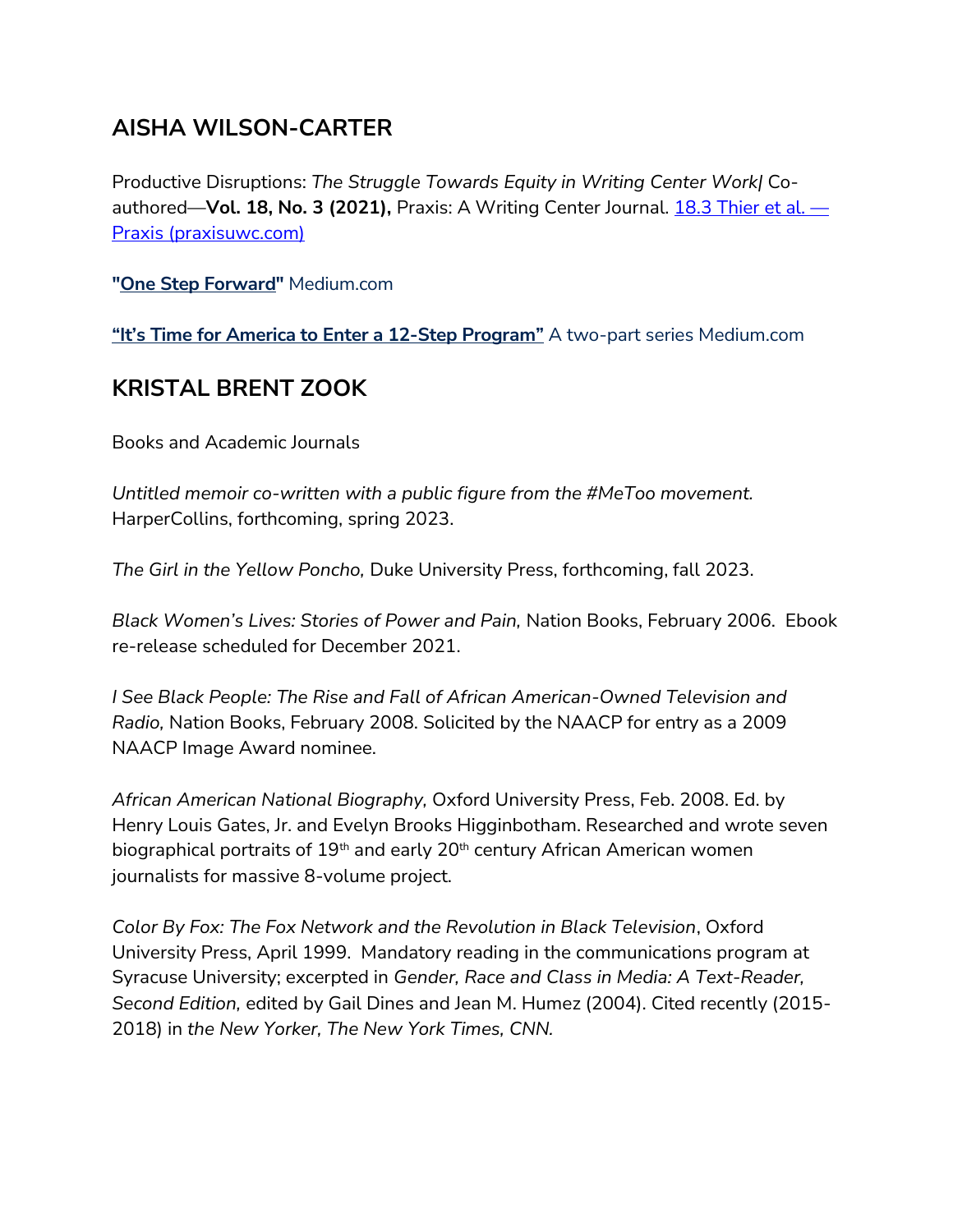"A Manifesto of Sorts for a Black Feminist Movement," *The New York Times Magazine.* November 12, 1995. Reprinted in: *Public Women, Public Words: A Documentary History of American Feminism*, edited by Dawn Keetley and John Pettegrew.

"Dreaming in the Delta: A Memoir Essay," *Meridians: feminism, race, transnationalism*, Volume 3, Number 2, April 2003. Chosen from hundreds of essays to be featured in the *Meridians* special anniversary 20th edition, 2020.

"Love Down Under," *Essence,* July 2002. Reprinted in *Sometimes Rhythm, Sometimes Blues: African-American Women Writers on Love, Relationships, Marriage,* Seal Press, 2004.

"Rocking The Cradle; John Singleton Pulls the Pacifier From Men Who Won't Grow Up." *The Washington Post*. June 30, 2001. Reprinted in *Contemporary Literary Criticism.* Gale Publishing Group. June 2002.

"Wandering Journalist: Welfare Reform Through the Eyes of a 'Post'-Civil Rights Sometime Activist," *Womanist Theory and Research,* Vol. 3.2, 2001.

"Reconstructions of Nationalism in Black Music and Culture." *In Mass Music: Mass Movements.* Reebee Garafolo, editor. Boston: South End Press, 1992. Reprinted in *Gender, Race and Class in Media: A Text-Reader.* Gail Dines and Jean M. Humez, editors. London: Sage Publications, 1995.

"Light Skinned'ded Naps." In *Haciendo Caras: Making Face, Making Soul: Creative and Critical Perspectives by Women of Color*. Gloria Anzaldua, editor. San Francisco: Spinsters/Aunt Lute, 1990.

#### **Selected Journalism Articles**

Note: additional feature articles may be found at<https://authory.com/KristalBrentZook>

LIFE special issue, [Barack Obama at 60: His Life, His Work, His Living Legacy,](https://www.amazon.com/LIFE-Barack-Obama-Living-Legacy/dp/1547857455/ref=sr_1_3?dchild=1&keywords=LIFE+barack+obama&qid=1626961305&s=books&sr=1-3) Introduction and Post-Presidency years, July 2021.

LIFE special issue, **The American Revolution: Creating a Nation**, "The Culper Spy Ring," June 2021

Medium, commissioned Q&A, [It's Okay to Take Off Your 'Strong Black Woman' Mask](https://zora.medium.com/its-ok-to-take-off-your-strong-black-woman-mask-be83502852c2): an interview with the author of 'Nobody Knows the Trouble I've Seen," June 29, 2021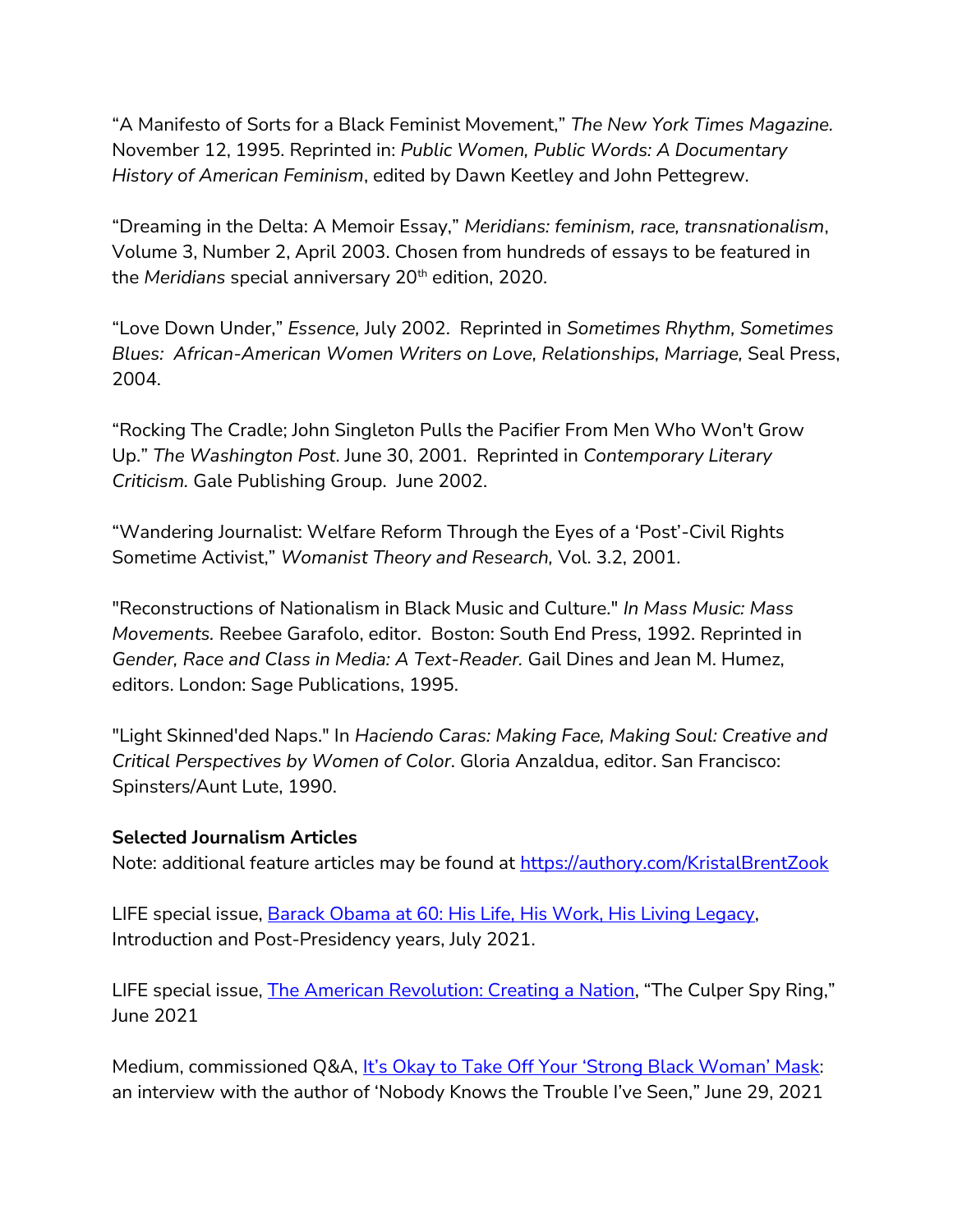Medium, commissioned reported news, ["Did Greed Derail a Handful of Tulsa Massacre](https://authory.com/KristalBrentZook/Did-Greed-Derail-a-Handful-of-Tulsa-Massacre-Commemoration-Events)  [Commemoration Events?"](https://authory.com/KristalBrentZook/Did-Greed-Derail-a-Handful-of-Tulsa-Massacre-Commemoration-Events) June 1, 2021

Entertainment Weekly, A Celebration of Black Film: A Century of Black Excellence at [the Movies,](https://www.amazon.com/Celebration-Black-Editors-Entertainment-Weekly/dp/1547856637/ref=sr_1_2?crid=4VRNEFH50FPT&dchild=1&keywords=entertainment+weekly+black+film&qid=1635170207&s=books&sprefix=entertainment+weekly+black+film%2Cstripbooks%2C55&sr=1-2) multiple articles, Feb. 5, 2021

The New York Times Book Review, "Three Women Who Helped Their Sons Become [Civil Rights Icons,"](https://www.nytimes.com/2021/02/02/books/review/the-three-mothers-anna-malaika-tubbs.html?searchResultPosition=3) Feb. 2, 2021

The New Yorker, ["How Black Lives Matter Came to the Academy,"](https://www.newyorker.com/news/the-political-scene/how-black-lives-matter-came-to-the-academy) Jan. 30, 2021

TIME special issue, Joe Biden: 46<sup>th</sup> [President of the United States](https://www.amazon.com/TIME-Joe-Biden-President-United/dp/1547854537), "The Men and Their Masks," Nov. 13, 2020

Medium, commissioned series of seven articles on multiracial identity, Sept. 2019 [The Shifting Definition of Mixed-Race in America](https://zora.medium.com/the-shifting-definition-of-mixed-race-in-america-2b1350f7beae) [This City is a Multiracial Mecca: It's Not Where You'd Expect](https://zora.medium.com/does-the-controversy-over-mixed-ish-have-merit-2b57e06255e1) [Universities are Still Struggling to Provide for Mixed-Race Students](https://zora.medium.com/universities-are-still-struggling-to-provide-for-mixed-race-students-d291d89c5b60) [How the Brain Processes Mixed-Race Faces](https://zora.medium.com/how-the-brain-processes-mixed-race-faces-fc83b242f08e) [Does the Controversy Over Mixed-ish Have Merit](https://zora.medium.com/does-the-controversy-over-mixed-ish-have-merit-2b57e06255e1) [The Complexities of Writing About Race and Identity](https://zora.medium.com/does-the-controversy-over-mixed-ish-have-merit-2b57e06255e1) [When You're Mixed Race, Authenticity is an Uphill Battle](https://zora.medium.com/when-youre-mixed-race-authenticity-is-an-uphill-battle-23e5120bc131)

The New York Times Book Review, [All in the Family,](https://www.nytimes.com/2019/08/06/books/review/in-the-country-of-women-susan-straight.html) Aug. 6, 2019

Newsday, [A Way to Bridge Our Political Divide,](https://www.newsday.com/opinion/commentary/brent-zook-memoir-hofstra-forgiveness-1.29426460) April 7, 2019

Women's Media Center, [What We Don't Know About Diversity in Newsrooms,](http://www.womensmediacenter.com/news-features/what-we-dont-know-about-diversity-in-newsrooms) June 4, 2018

Women's Media Center, [For Mother's Day, A Campaign,](http://www.womensmediacenter.com/news-features/for-mothers-day-campaign-aims-to-bail-out-moms-jailed-in-an-unjust-system) May 9, 2018

ESSENCE, [The Muslim Ban is a Hate Crime,](https://www.essence.com/news/politics/trump-travel-ban-black-muslims/) Aug. 2017

ESSENCE, "Queen Ava," cover story on filmmaker Ava DuVernay, March 2017

TheLily.com (Washington Post)/Medium, Millennial Women Are More Likely to Identify [as Mixed Race,](https://medium.com/the-lily/millennial-women-are-more-likely-to-identify-as-mixed-race-14faca178e9a) July 6, 2017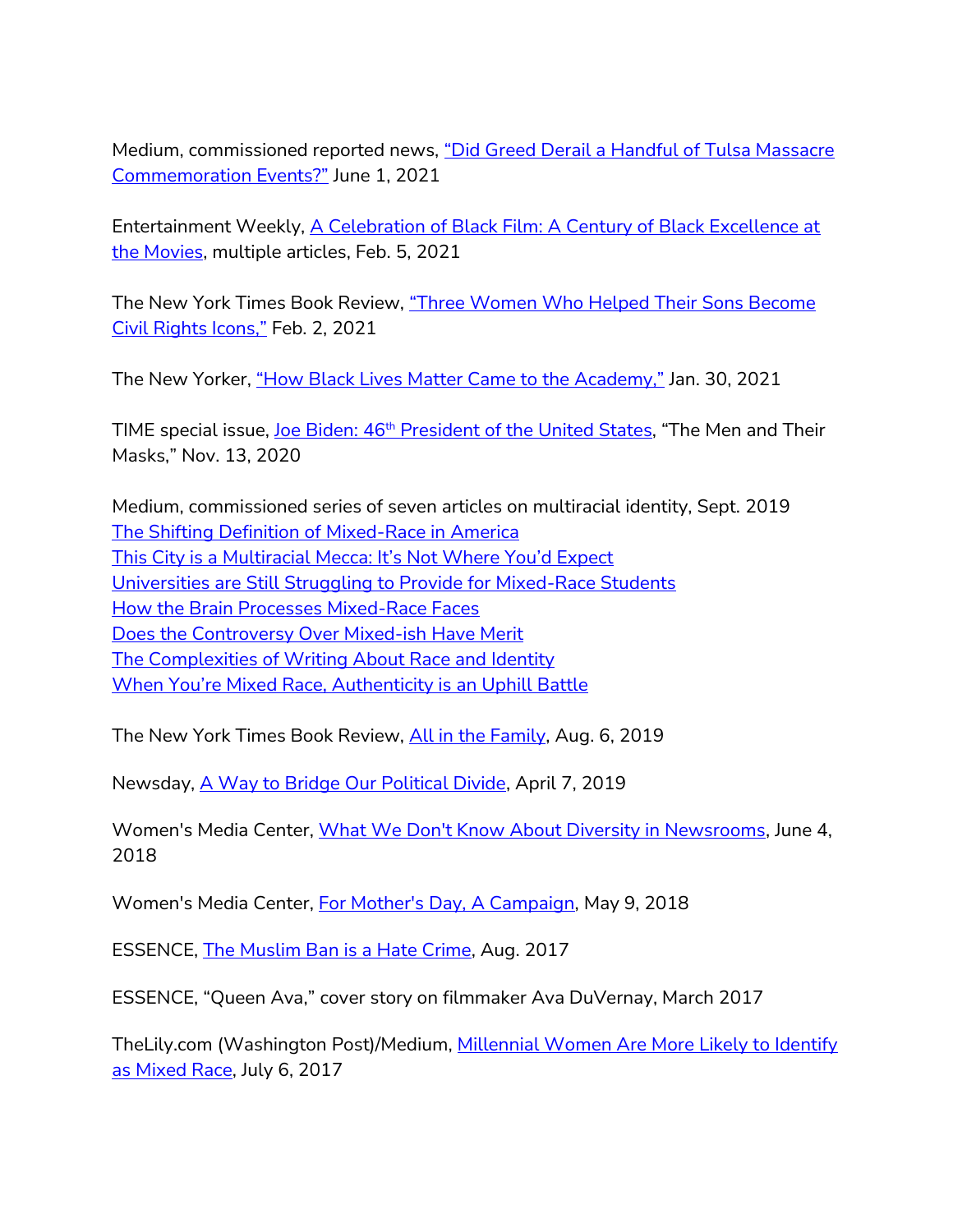New York Times Sunday Book Review, How a Boxer Fought Free After Years of [Wrongful Imprisonment,](https://www.nytimes.com/2016/12/09/books/review/stand-tall-dewey-bozella-tamara-jones.html?_r=0&fbclid=IwAR3W-o1gMmlmej1HSk56mdwFpquKtfrDhmNHMCv8h_D4rjVGaSe61esATR0) Dec. 9, 2016

Washington Post, PostEverything, [Why the 'Ethnic' Aisle is Merging with the 'Beauty'](https://www.washingtonpost.com/posteverything/wp/2016/09/26/why-the-ethnic-aisle-is-merging-with-the-beauty-one/?fbclid=IwAR1GRYZru8lKwo6pTTJlTdHCs3cYDGWZgNrDCfaZzT2iYQ-NYtO-QrhtRCE&utm_term=.418a449160e9)  [One,](https://www.washingtonpost.com/posteverything/wp/2016/09/26/why-the-ethnic-aisle-is-merging-with-the-beauty-one/?fbclid=IwAR1GRYZru8lKwo6pTTJlTdHCs3cYDGWZgNrDCfaZzT2iYQ-NYtO-QrhtRCE&utm_term=.418a449160e9) Sept. 26, 2016

The Nation, [Anita Hill, Reluctant Hero,](http://www.thenation.com/article/anita-hill-reluctant-hero/) April 17, 2016

The Nation, [The Lessons of Jordan Davis's Murder, Revisited,](http://www.thenation.com/article/the-lessons-of-jordan-daviss-murder-revisited/) November 23, 2015

Essence, [From Grief to Grace: Overcoming Pain With Forgiveness,](http://www.essence.com/2015/11/06/grief-grace-overcoming-pain-forgiveness) November 6, 2015

The Guardian Higher Education, [Academics: leave your ivory towers and pitch your](http://www.theguardian.com/higher-education-network/2015/sep/23/academics-leave-your-ivory-towers-and-pitch-your-work-to-the-media)  [work to the media,](http://www.theguardian.com/higher-education-network/2015/sep/23/academics-leave-your-ivory-towers-and-pitch-your-work-to-the-media) September 23, 2015

The Guardian, [Black female celebrities on magazine covers do sell, but will the fanfare](http://www.theguardian.com/media/2015/aug/30/black-female-celebrities-september-magazine-covers)  [last,](http://www.theguardian.com/media/2015/aug/30/black-female-celebrities-september-magazine-covers) August 30, 2015

Washington Post, [Blacks own just 10 U.S. television stations. Here's why,](https://www.washingtonpost.com/posteverything/wp/2015/08/17/blacks-own-just-10-u-s-television-stations-heres-why/) August 17, 2015

Women's Media Center, [Meryl Streep and New York Women in Film and TV Combine](http://www.womensmediacenter.com/feature/entry/meryl-streep-and-new-york-women-in-film-tv-combine-forces-for-women-writers)  [Forces for Women Writers,](http://www.womensmediacenter.com/feature/entry/meryl-streep-and-new-york-women-in-film-tv-combine-forces-for-women-writers) August 14, 2015

Essence, [Black Girl Wonder: Bree Newsome on What's Next for Her in the Movement,](http://www.essence.com/2015/08/14/black-girl-wonder-bree-newsome-whats-next-her-movement) August 14, 2015

Newsday, *Terminator Genisys': My kind of feminist film*, July 31, 2015

Washington Post, [How Realistic is TNT's 'Proof'? Ask a real-life near-death researcher,](http://www.washingtonpost.com/lifestyle/style/how-realistic-is-tnts-proof-ask-a-real-life-near-death-researcher/2015/07/28/7abe233e-3247-11e5-97ae-30a30cca95d7_story.html) July 28, 2015

Women's Media Center, [Meet the Woman Journalist Behind Early US-Cuba Talks,](http://www.womensmediacenter.com/feature/entry/meet-the-woman-journalist-behind-early-us-cuba-talks) July 9, 2015

Washington Post, [As a kid, I was biracial \(and black\). Today, I'm black \(and biracial\)](http://www.washingtonpost.com/posteverything/wp/2015/06/24/as-i-kid-i-was-biracial-today-im-black/), June 24, 2015

The Nation, [Islamophobia Is a Joke,](http://www.thenation.com/article/204633/islamaphobia-joke) April 17, 2015

The Nation, [Cookie Don't Crumble,](http://www.thenation.com/article/201673/cookie-dont-crumble) March 18, 2015